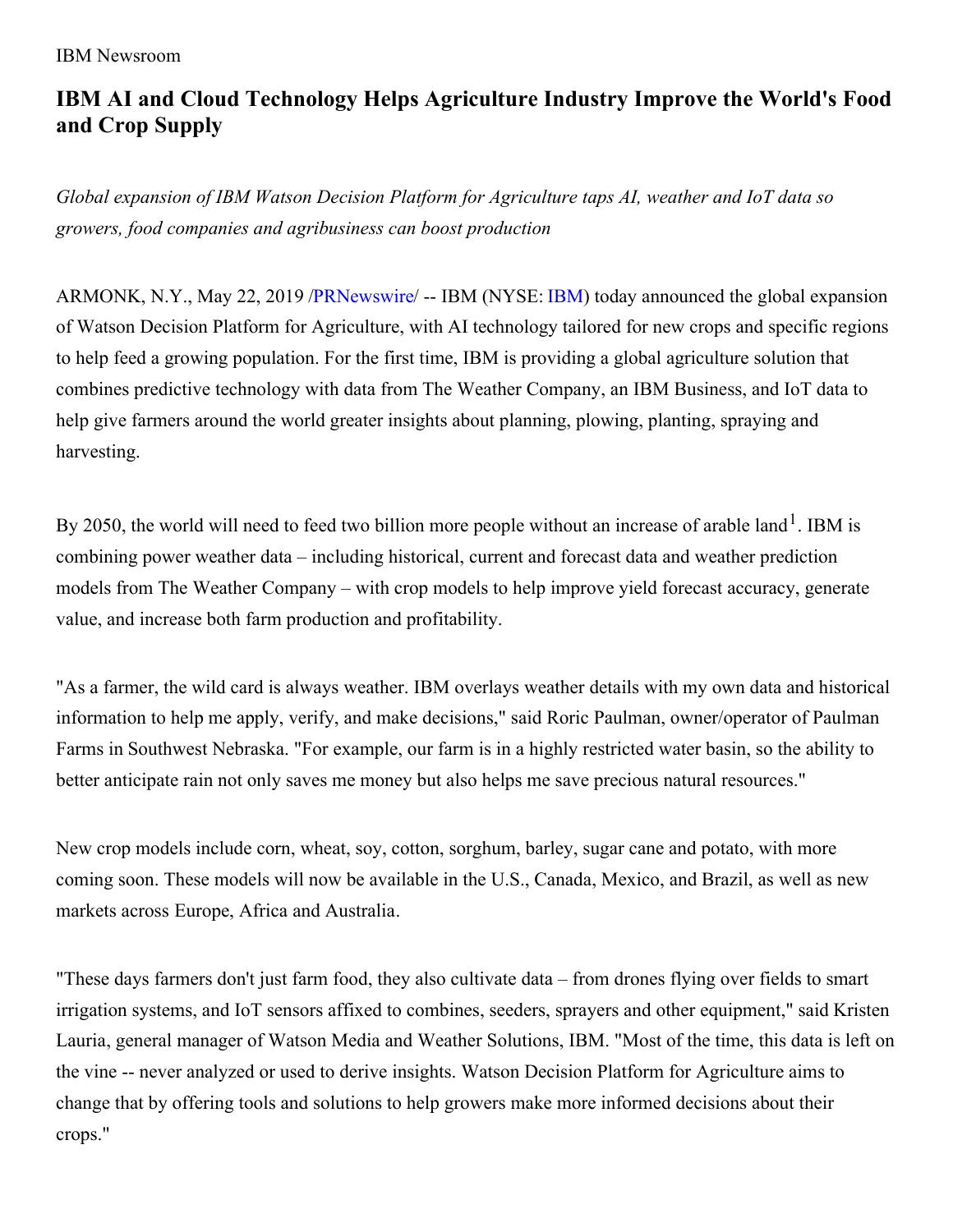The average farm generates an estimated 500,000 data points per day, which will grow to 4 million data points by 2036<sup>2</sup>. Applying AI and analysis to aggregated field, machine and environmental data can help improve shared insights between growers and enterprises across the agriculture ecosystem. With a better view of the fields, growers can see what's working on certain farms and share best practices with other farmers.

The platform assesses data in an electronic field record to identify and communicate crop management patterns and insights. Enterprise businesses such as food companies, grain processors, or produce distributors can then work with farmers to leverage those insights. It helps track crop yield as well as the environmental, weather and plant biologic conditions that go into a good or bad yield, such as irrigation management, pest and disease risk analysis and cohort analysis for comparing similar subsets of fields.

The result isn't just more productive farmers. Watson Decision Platform for Agriculture could help a livestock company eliminate a certain mold or fungus from feed supply grains or help identify the best crop irrigation practices for farmers to use in drought-stricken areas like California. It could help deliver the perfect French fry for a fast food chain that needs longer – not fatter – potatoes from its network of growers. Or it could help a beer distributor produce a more affordable premium beer by growing higher quality barley that meets the standard required to become malting barley.

Watson Decision Platform for Agriculture is built on **IBM [PAIRS](https://c212.net/c/link/?t=0&l=en&o=2475384-1&h=4253588252&u=https%3A%2F%2Fibmpairs.mybluemix.net%2F&a=IBM+PAIRS)** Geoscope from IBM Research, which quickly processes massive, complex geospatial and time-based datasets collected by satellites, drones, aerial flights, millions of IoT sensors and weather models. It crunches large, complex data and creates insights quickly and easily so farmers and food companies can focus on growing crops for global communities.

IBM and The Weather Company help the agriculture industry find value in weather insights. IBM Research [collaborates](https://c212.net/c/link/?t=0&l=en&o=2475384-1&h=2665839216&u=https%3A%2F%2Fwww.hellotractor.com%2Fibm%2F&a=collaborates+with) with startup Hello Tractor to integrate The Weather Company data, remote sensing data (e.g., satellite), and IoT data from tractors. IBM also [works](https://c212.net/c/link/?t=0&l=en&o=2475384-1&h=3239060162&u=https%3A%2F%2Fnewsroom.ibm.com%2F2019-04-26-Yara-and-IBM-join-forces-to-transform-the-future-of-farming&a=works+with) with crop nutrition leader Yara to include hyperlocal weather forecasts in its digital platform for real-time recommendations, tailored to specific fields or crops.

IBM acquired The Weather Company in 2016 and has since been helping clients better understand and mitigate the cost of weather on their businesses. The global expansion of Watson Decision Platform for Agriculture is the latest innovation in IBM's efforts to make weather a more predictable business consideration. Also just announced, Weather Signals is a new AI-based tool that merges The Weather Company data with a company's own operations data to reveal how minor fluctuations in weather affects